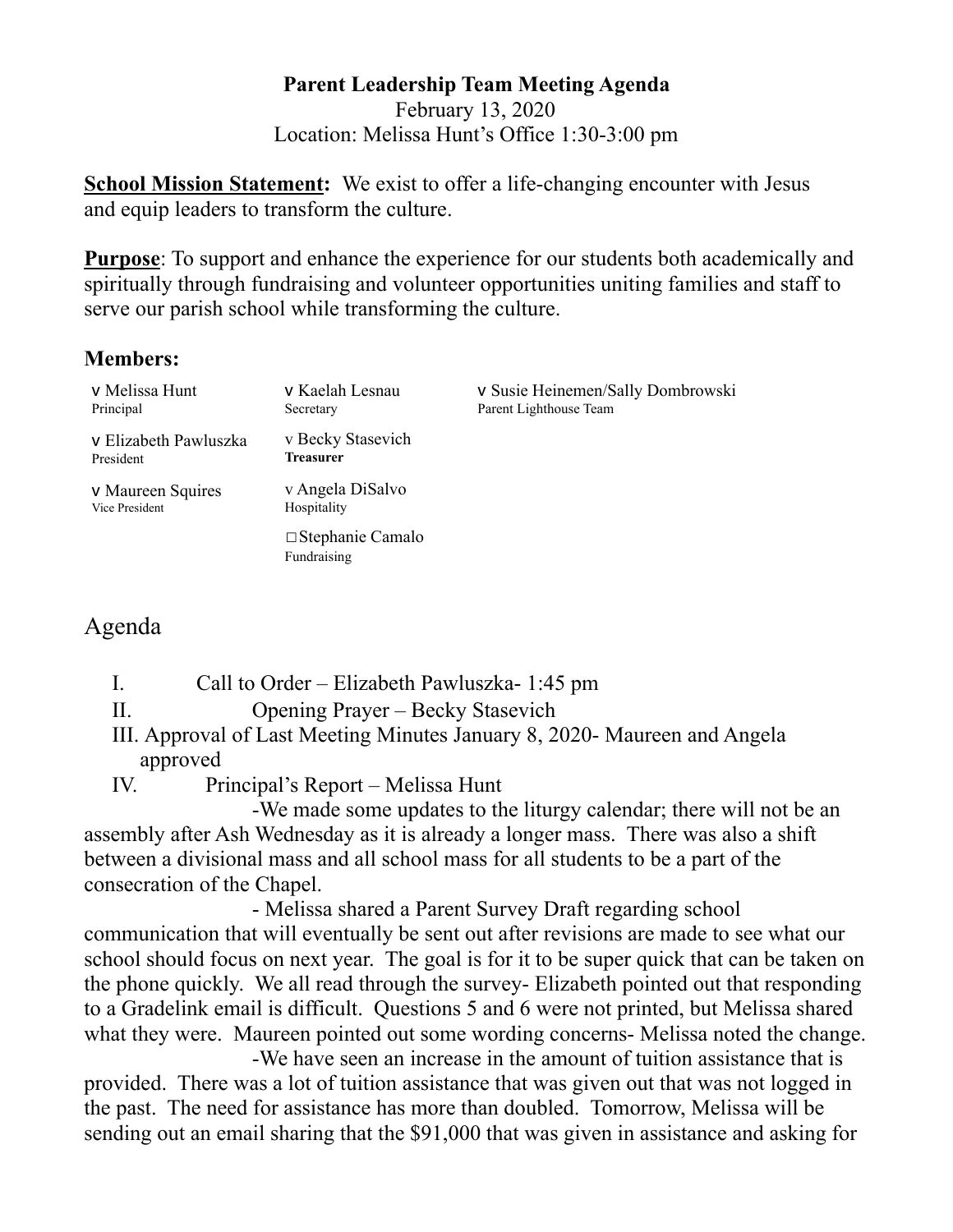an appeal to donate to the Volbrecht fund. It will also share how people can apply for assistance. This will definitely impact our fundraising. In 2015-16, \$16k was given for tuiton assistance, this year the Volbrecht application was \$45K. Any family hat applies for Volbercht is contacted by Mrs. Fitch and has the conversation of what that family is truly in need of, so that we can accommodate families better. Sally brought up that people are more likely to donate to a cause that they know and understand. Steph mentioned that we should push out the letter, and not send it out so that our committee has more time to be better versed in what the money will go towards. Melissa has to put stuff our tomorrow due to deadlines for the application for the tuition assistance, but will more informational as opposed to asking for donations. Steph suggested asking for volunteers who would head up the financial aide committee. We should tap into alumni, reach out to foundations, etc. Steph is comfortable having these conversations, but needs more information.

## V. New Business

a. Treasurer Report- approval for the December minutes. Big expenses were the iPads and the tuition that was given at the Bash, the Christmas Shop. Maureen and Elizabeth approved. January budget-Winterfest snapchat. Attendance was down this year, and we lost \$1,300 which comes out of our PLT cash on hand. We should think of revamping it next year to turn it into more of a fundraiser. Maybe do wristbands, sell tickets ahead of time, etc. Susie had the idea to tie in the Winterfest fundraiser to the tuition assistance since it is in the end of Catholic School's Week. The remaining iPads were also a part of February.

 We approved an over budget for purchasing the cones and cart for the playground.

- b. Light house Team update- there will be a book study for 6 weeks starting the end of February on Thursdays from 1:00-2:30 at Susie's house.
- c. Trivia Night May 1, 2020- Kaelah and Elizabeth met with Kylie to work on invites and digital images for marketing. Elizabeth brought up bringing in our own alcohol to the event and mentioned that other schools bring in their own. If we are using this as a fundraiser, the cash bar eats at a lot of it.
- d. FUN RUN May 8 Contract, Pep Rally
	- -Elizabeth has a copy of the contract
	- -Pep Rally is April 27th after an All School Mass
	- -Steph got all of the water donated for the Fun Run
	- Steph is working hard to get donations from local business for food, etc.